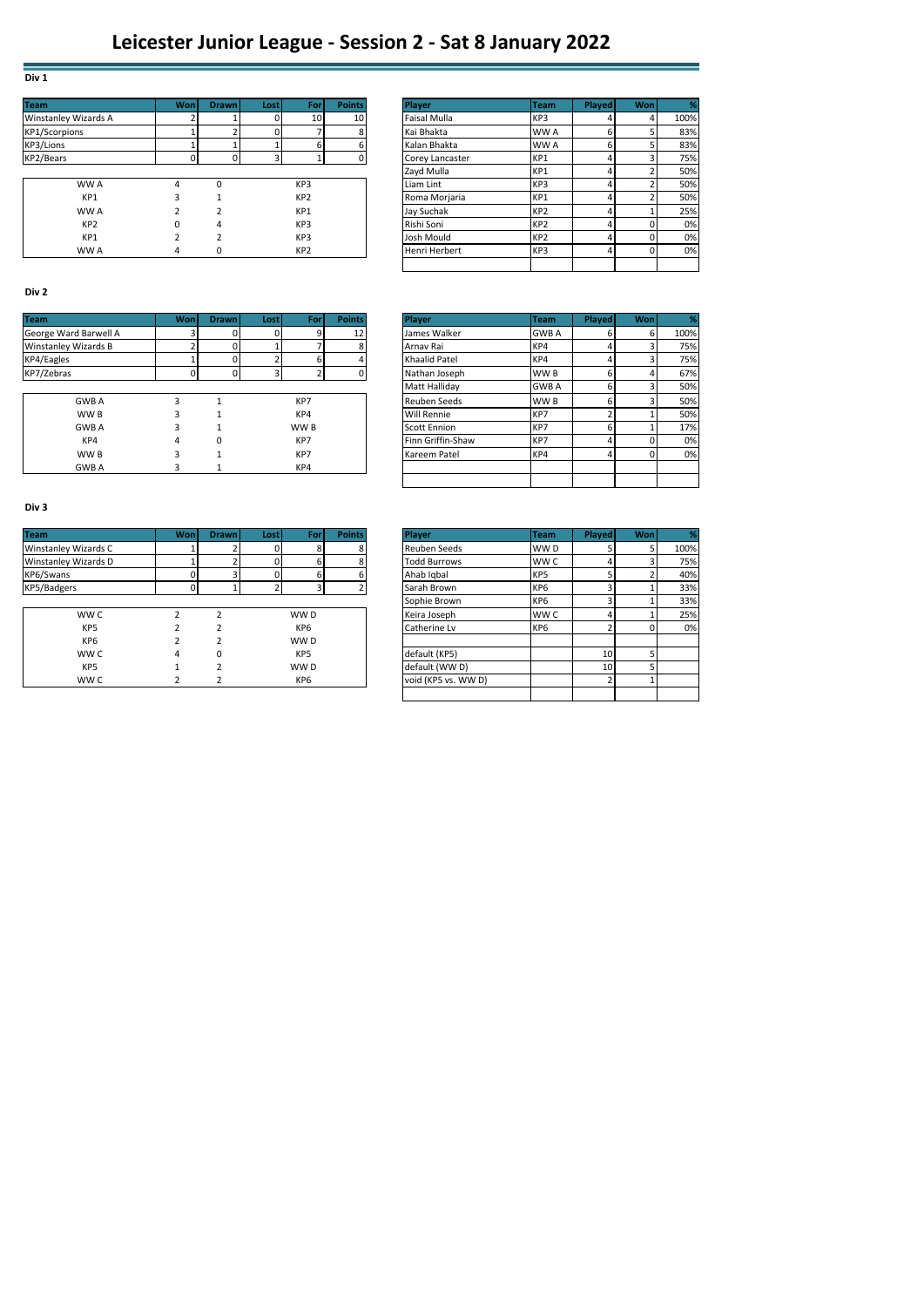# **Leicester Junior League - Session 2 - Sat 8 January 2022**

| <b>Team</b>         | <b>Won</b> | <b>Drawn</b> | <b>Lost</b> | For              | <b>Points</b>   | Player             | <b>Team</b>      | Played | Won | %    |
|---------------------|------------|--------------|-------------|------------------|-----------------|--------------------|------------------|--------|-----|------|
| Sport in Desford 2  |            |              |             | 11               | 12 <sub>1</sub> | Finlay Bacon       | SID <sub>2</sub> |        |     | 100% |
| KP11/Wolves         |            |              |             |                  |                 | Joe Davies         | SID <sub>2</sub> |        |     | 100% |
| <b>KP8/Panthers</b> |            |              |             |                  |                 | Jaeden Lee         | SID <sub>2</sub> |        |     | 75%  |
| Sport in Desford 1  |            |              | c           |                  |                 | Abhiram Kalakoti   | KP8              |        |     | 50%  |
|                     |            |              |             |                  |                 | Dylan Mahtani      | <b>KP11</b>      | h      |     | 50%  |
| SID1                |            |              |             | <b>KP11</b>      |                 | Seb Crace          | <b>KP11</b>      |        |     | 50%  |
| KP8                 | 0          | 4            |             | SID <sub>2</sub> |                 | Fin Allen          | SID <sub>1</sub> |        |     | 50%  |
| SID1                |            |              |             | KP8              |                 | Joe Herbert        | SID <sub>1</sub> |        |     | 25%  |
| SID <sub>2</sub>    | 4          | O            |             | <b>KP11</b>      |                 | <b>Riley Price</b> | KP8              | h      |     | 17%  |
| KP8                 |            |              |             | <b>KP11</b>      |                 | Jude King          | SID <sub>1</sub> |        |     | 0%   |
| SID1                |            |              |             | SID <sub>2</sub> |                 |                    |                  |        |     |      |

|                  | Wonl       | <b>Drawn</b> | Lost | For              | <b>Points</b> | Player             | <b>Team</b>      | <b>Played</b> | Won | $\frac{9}{6}$ |
|------------------|------------|--------------|------|------------------|---------------|--------------------|------------------|---------------|-----|---------------|
| rd 2             |            | 0            |      | 11               | 12            | Finlay Bacon       | SID <sub>2</sub> |               | 4   | 100%          |
|                  |            | 0            |      | 6                | 8             | Joe Davies         | SID <sub>2</sub> |               | 4   | 100%          |
|                  |            | 0            |      | 4                |               | Jaeden Lee         | SID <sub>2</sub> |               |     | 75%           |
| rd 1             | $\sqrt{2}$ | 0            |      | 3                | <sup>0</sup>  | Abhiram Kalakoti   | KP8              |               |     | 50%           |
|                  |            |              |      |                  |               | Dylan Mahtani      | <b>KP11</b>      |               |     | 50%           |
| SID1             |            | э            |      | <b>KP11</b>      |               | Seb Crace          | <b>KP11</b>      |               | 3   | 50%           |
| KP8              | 0          | 4            |      | SID <sub>2</sub> |               | Fin Allen          | SID1             |               |     | 50%           |
| SID1             |            | 3            |      | KP8              |               | Joe Herbert        | SID1             |               |     | 25%           |
| SID <sub>2</sub> | 4          | 0            |      | <b>KP11</b>      |               | <b>Riley Price</b> | KP8              |               |     | 17%           |
| KP8              |            | 3            |      | <b>KP11</b>      |               | Jude King          | SID <sub>1</sub> |               |     | 0%            |
| SID1             |            | 3            |      | SID <sub>2</sub> |               |                    |                  |               |     |               |
|                  |            |              |      |                  |               |                    |                  |               |     |               |

## **Div 5**

**Div 4**

| <b>Team</b>           | Wonl | <b>Drawn</b> | Lost | For             | <b>Points</b> | <b>Player</b>     | <b>Team</b>     | Played | Wonl | ℅    |
|-----------------------|------|--------------|------|-----------------|---------------|-------------------|-----------------|--------|------|------|
| George Ward Barwell B |      |              | 0    | 10 <sup>1</sup> | 10            | Avi Morjaria      | KP <sub>9</sub> |        | ы    | 100% |
| KP9/Lions             |      |              |      |                 | 10            | George Moore      | <b>GWBB</b>     |        |      | 83%  |
| KP13/Meerkats         |      |              |      |                 |               | Alfie Newton      | <b>GWB B</b>    |        |      | 83%  |
| KP10/Penguins         |      |              | 3    |                 |               | Shivam Champaneri | KP <sub>9</sub> |        |      | 50%  |
|                       |      |              |      |                 |               | Kai Katwa         | <b>KP13</b>     |        |      | 50%  |
| KP9                   |      |              |      | <b>KP13</b>     |               | Amitoj Singh      | <b>KP13</b>     |        |      | 17%  |
| <b>KP10</b>           |      | 4            |      | <b>GWBB</b>     |               | Swayaam Ramparia  | <b>KP10</b>     |        |      | 17%  |
| <b>GWB B</b>          | 4    | ۵            |      | <b>KP13</b>     |               | Ali Akbar         | <b>KP10</b>     |        |      | 0%   |
| KP9                   | 4    | ۵            |      | <b>KP10</b>     |               |                   |                 |        |      |      |
| KP10                  |      |              |      | <b>KP13</b>     |               |                   |                 |        |      |      |
| KP <sub>9</sub>       |      |              |      | <b>GWBB</b>     |               |                   |                 |        |      |      |

|             | Wonl | <b>Drawn</b> | Lost | For         | <b>Points</b> | Player            | <b>Team</b>     | <b>Played</b> | <b>Won</b> |      |
|-------------|------|--------------|------|-------------|---------------|-------------------|-----------------|---------------|------------|------|
| d Barwell B |      |              |      | 10          | 10            | Avi Morjaria      | KP <sub>9</sub> |               | 6          | 100% |
|             |      |              |      | 9           | 10            | George Moore      | <b>GWBB</b>     |               | 5          | 83%  |
| ats         |      |              |      |             |               | Alfie Newton      | <b>GWBB</b>     |               | 5          | 83%  |
| ins         |      | $\Omega$     | 3    |             |               | Shivam Champaneri | KP <sub>9</sub> |               | 3          | 50%  |
|             |      |              |      |             |               | Kai Katwa         | <b>KP13</b>     | 6             | 3          | 50%  |
| KP9         | 3    |              |      | <b>KP13</b> |               | Amitoj Singh      | <b>KP13</b>     |               |            | 17%  |
| <b>KP10</b> | 0    | 4            |      | <b>GWBB</b> |               | Swayaam Ramparia  | <b>KP10</b>     | 6             |            | 17%  |
| GWB B       | 4    | 0            |      | <b>KP13</b> |               | Ali Akbar         | <b>KP10</b>     |               |            | 0%   |
| KP9         | 4    | 0            |      | KP10        |               |                   |                 |               |            |      |
| <b>KP10</b> |      | 3            |      | <b>KP13</b> |               |                   |                 |               |            |      |
| KP9         |      |              |      | <b>GWBB</b> |               |                   |                 |               |            |      |
|             |      |              |      |             |               |                   |                 |               |            |      |

#### **Div 6**

| <b>Team</b>                 | Wonl | <b>Drawn</b> | Lost | For  | <b>Points</b> | Player                | <b>Team</b>     | Played | Wonl | %    |
|-----------------------------|------|--------------|------|------|---------------|-----------------------|-----------------|--------|------|------|
| Winstanley Wizards G        |      |              |      | 8    | 10            | <b>Elliot Hartley</b> | <b>KP12</b>     |        |      | 100% |
| Winstanley Wizards E        |      |              |      | 8    |               | Nour Anjum            | WW G            |        |      | 100% |
| KP12/Beavers                |      |              |      |      |               | Rian Sachdev          | <b>KP12</b>     |        |      | 75%  |
| <b>Winstanley Wizards F</b> |      |              | 3    |      |               | Josiah Weedall        | WW E            |        |      | 67%  |
|                             |      |              |      |      |               | Elijah Weedall        | WW E            |        |      | 67%  |
| <b>KP12</b>                 | 4    | n            |      | WW F |               | Kai Hewitt            | WW G            |        |      | 50%  |
| WW E                        |      |              |      | WW G |               | Alfie Purple          | WW G            |        |      | 50%  |
| WW F                        |      | ∍            |      | WW G |               | Oliver Stephenson     | WW F            |        |      | 17%  |
| WW E                        |      |              |      | KP12 |               | <b>Rufus Maton</b>    | <b>KP12</b>     |        |      | 0%   |
| <b>KP12</b>                 |      |              |      | WW G |               | <b>Thomas Grist</b>   | WW <sub>F</sub> |        | 0    | 0%   |
| WW E                        | 4    | 0            |      | WW F |               |                       |                 |        |      |      |

|             | Wonl | <b>Drawn</b> | Lost | For             | <b>Points</b> | Player                | <b>Team</b>     | <b>Played</b> | <b>Won</b> |      |
|-------------|------|--------------|------|-----------------|---------------|-----------------------|-----------------|---------------|------------|------|
| Vizards G   |      |              |      | 8               | 10            | <b>Elliot Hartley</b> | <b>KP12</b>     |               |            | 100% |
| Vizards E   |      |              |      | 8               |               | Nour Anjum            | WW G            |               |            | 100% |
|             |      |              |      |                 |               | Rian Sachdev          | <b>KP12</b>     |               |            | 75%  |
| Vizards F   |      |              |      |                 |               | Josiah Weedall        | WW E            |               |            | 67%  |
|             |      |              |      |                 |               | Elijah Weedall        | WW <sub>E</sub> |               |            | 67%  |
| <b>KP12</b> | 4    | $\Omega$     |      | WW <sub>F</sub> |               | Kai Hewitt            | WW G            |               |            | 50%  |
| WW E        |      | 3            |      | WW G            |               | Alfie Purple          | WW G            | 4             |            | 50%  |
| WW F        |      | 3            |      | WW G            |               | Oliver Stephenson     | WW F            | 6             |            | 17%  |
| WW E        | 3    |              |      | <b>KP12</b>     |               | <b>Rufus Maton</b>    | <b>KP12</b>     |               |            | 0%   |
| <b>KP12</b> |      | <sup>2</sup> |      | WW G            |               | <b>Thomas Grist</b>   | WW F            |               |            | 0%   |
| WW E        | 4    | 0            |      | WW F            |               |                       |                 |               |            |      |